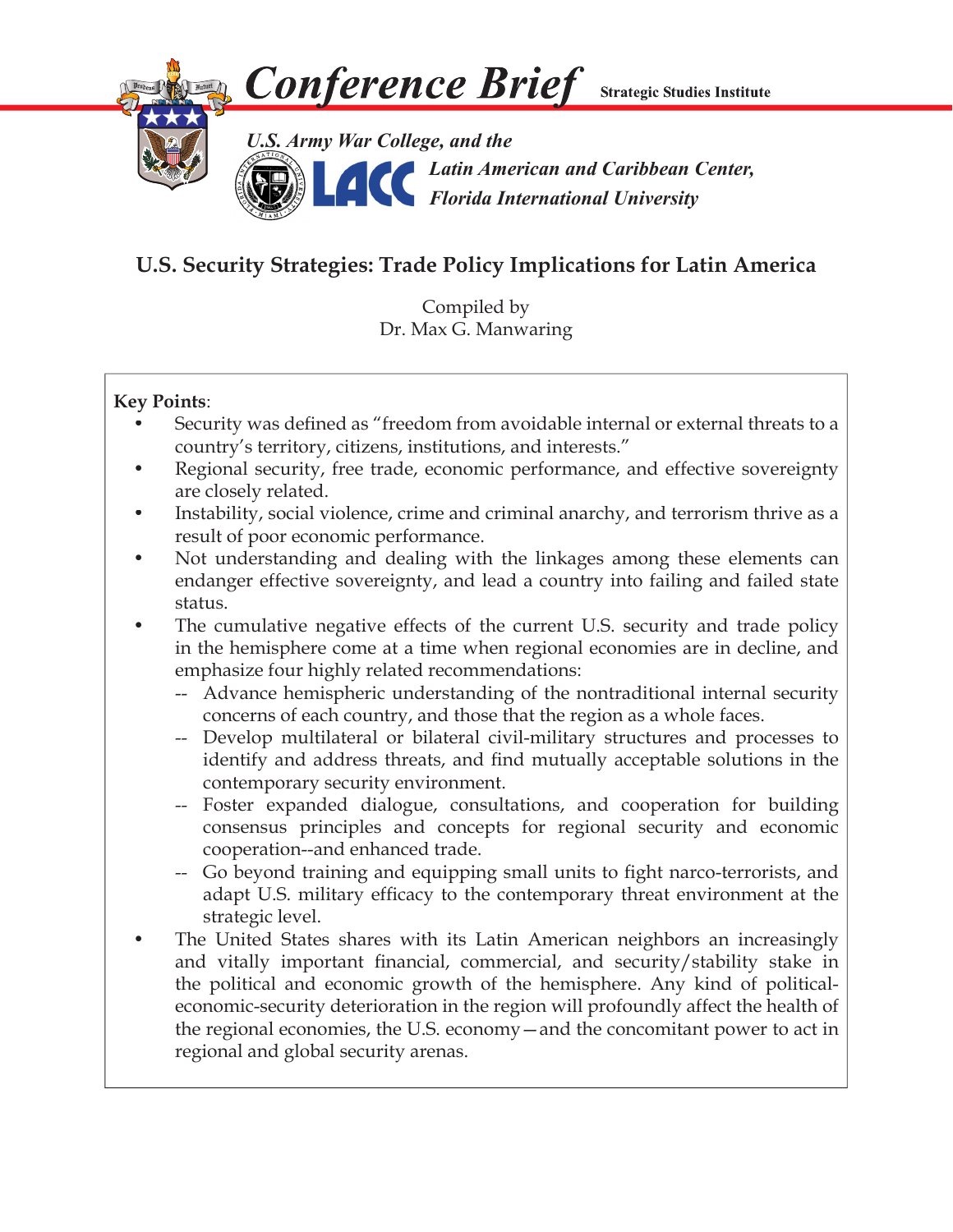The Summit of the Americas Center and Latin American and Caribbean Center of Florida International University, and the Strategic Studies Institute of the U.S. Army War College held the first of a series of mini-conferences dealing with security issues in the Western Hemisphere in Miami, Florida, on February 26, 2004. The theme focused on "Security Implications of Poor Economic Performance in Latin America." About 40 business people, university faculty members, and military and diplomatic officers from the United States and Latin America attended. In the recent past, the security focus as it pertained to Latin America centered primarily on the Drug War, Colombia, and Plan Colombia. But, because of the hemispheric "spill-over" issues stemming from the Colombian crisis and the horrific events of 9/11, that set of concerns has broadened. The keynote presentation by Ambassador Paul D. Taylor, now at the U.S. Naval War College, and the dialogue of the panelists\* and attendees revolved around two key issues: the linkages among security, the economy and trade, and effective sovereignty; and, the operational roadblocks to productive post-9/11 engagement in the Americas.

### **Linkages.**

The keynote presentation, as noted above, defined security as "reasonable freedom from avoidable internal or external threats to a country's territory, citizens, institutions, and interests." The word "avoidable" was intended here to "exclude natural disasters (from man-made disasters)." In cause and effect terms, participants argued that poor economic performance might impact several factors of national and regional security interest. They are:

- •Support for democracy could weaken.
- •The economic suasions available to criminals and terrorists to undermine security operations could become more potent as the number of people who may be lured by drug trafficking and other criminal organizations and guerrilla groups increase in proportion to economic insecurity.
- Militaries and internal security forces could become less capable to address threats and more susceptible to corruption as their resources become more constrained.
- •Migration from poorly performing economies could be stimulated (and create serious burdens on host countries).
- Conversely, the war against terrorism could make it more difficult for migrants to remit portions of their earnings back to their countries of origin.
- •Governments with sick economies could shift away from policies that encourage growth in trade and investment and thereby reverse the trend toward hemispheric integration.
- •At the same time, the abandonment of economic integration could give rise to renewed tensions among countries of the region.
- •To the extent that disappointing economic results in Latin America were perceived as the consequence of indifferent support by the U.S. Government or by international financial institutions, cooperation with the U.S. Government on issues across the board, including security, could become more difficult.

In these terms, it is useful to outline the circular linkage among security, stability, development, democracy, and sovereignty. Security begins providing personal security to individual citizens. It then extends to protection of the collectivity from violent internal nonstate actors (e.g., criminals and self-appointed vigilante

 $\overline{\phantom{a}}$ \*The panelists included: Fernando Albareda, Commercial Attache, Consultate General of Peru in Miami; Edward Glab, Acting Director, Knight-Ridder Center for Excellence in Management, College of Business Administration, Florida International University; Francis X. "Pancho" Kinney, Deputy Director, Office of International Affairs, U.S. Department of Homeland Security, Washington, DC; and David Wernick, Research Director, Knight-Ridder Center for Excellence in Management, Florida International University. The Moderator was Carl A. Cira, Director, Summit of the Americas Center, Florida International University.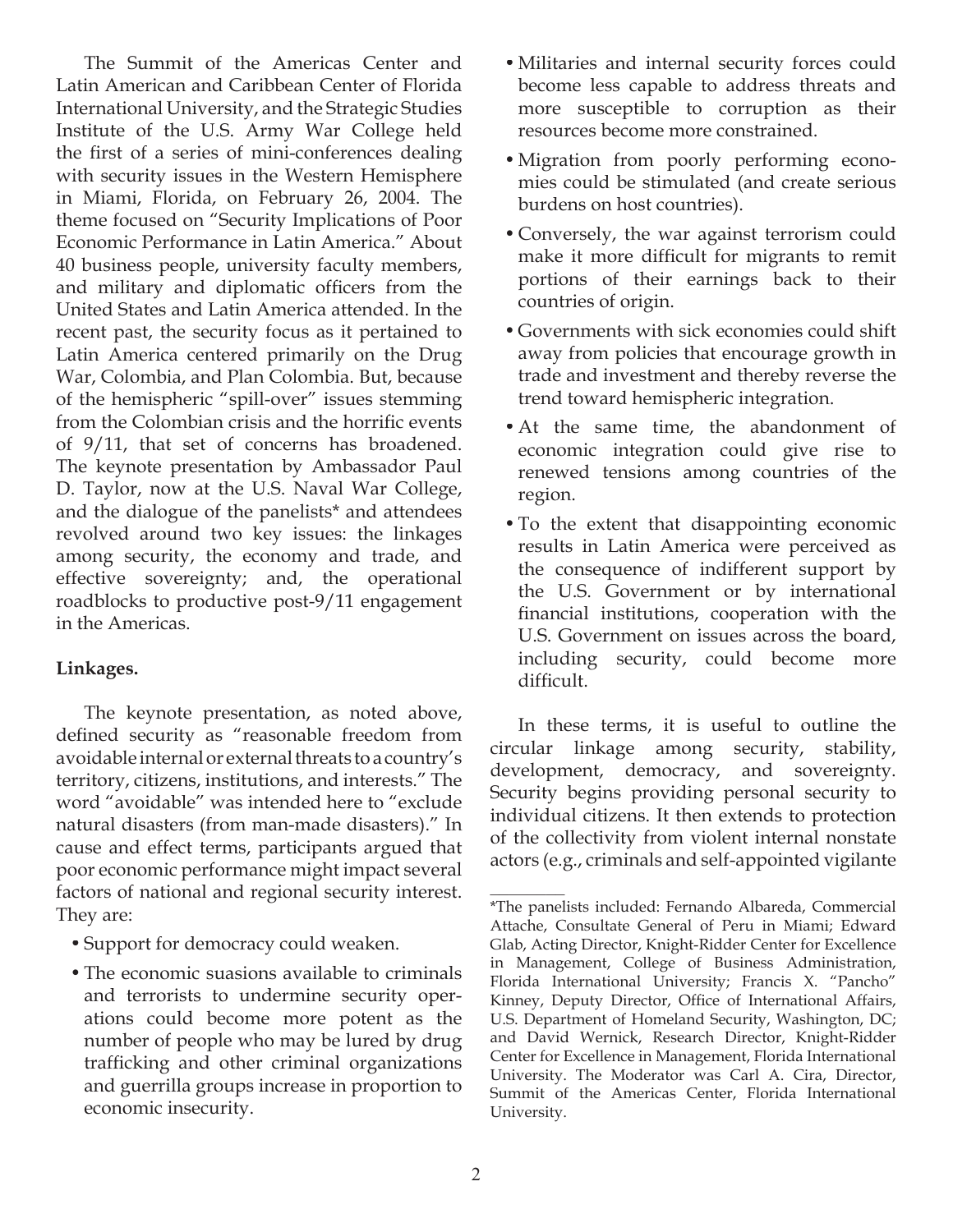groups) and external enemies. The strategic security problem ends with establishing firm but fair control of the entire national territory and the people in it. That is, without complete control of the national territory, a government cannot provide the elements that define the concept of "effective sovereignty"—an effective judicial system, rule of law, stability, longterm socioeconomic development, responsible democratic processes, and sustainable peace. The primary implication is straightforward. The negative results of NOT understanding and dealing with these linkages can lead countries into a downward spiral to failing and failed state status.

Means to escape this box would include:

- •Increased U.S. and Latin American recognition that hemispheric security can be threatened by unsatisfactory economic performance;
- Hemispheric leaders emphasizing the interconnectedness among political, economic, and security challenges--and the need for greater multilateral cooperation; and,
- •Promulgating strategic/macro-level political, economic, and security measures that strengthen economic performance and free trade.

### **Operational Roadblocks to Productive Engagement in the Americas.**

 Conference panelists also observed that, in the 2-plus years since September 11, 2001, Congress has passed a series of sweeping new laws aimed at protecting the nation from another terrorist attack. In this connection,

- the U.S. Department of State has instituted stringent new procedures for international travelers seeking to visit the country;
- the Department of Homeland Security (DHS) has stepped up inspections of passengers and their belongings at U.S. ports of entry;
- •the DHS has instituted new advancenotification rules for importers and exporters;
- the DHS has subjected incoming cargo to

more frequent and rigorous screenings; and,

•the Food and Drug Administration has issued new registration and reporting requirements for food manufacturers and importers.

The cumulative effect of these measures has been a significant decrease in the speed and ease with which people and goods enter the United States from Latin America. At the same time, there has been a significant increase in the operating costs, transit times, and spoilage associated with these new measures. All this comes at a time when key economies in Latin America and the Caribbean are in decline, and nothing is being done to improve strategic security.

There was also a general feeling in the conference that--although a clear need exists for regulations aimed at protecting the United States from terrorist activities--

- It is imperative that government officials work closely with the private sector in the United States to craft homeland security policies that are economically feasible and, to the extent possible, business friendly. That is, federal authorities need to ensure that "checkpoints do not become choke points."
- •At the same time, it is also imperative that federal authorities consult closely with Latin American and Caribbean trading partners for the same purposes. Specifically, Latin American governments should be invited to comment on proposed security measures that will affect them. Authorities need to stress that the objectives are not negotiable, but procedures might be.
- •Likewise, it would be most helpful for the various federal agencies involved to unify and integrate their activities to help expedite the screening of people and goods coming into the United States, and to reduce duplication of effort.
- •Overall, these measures would also help in reducing the increasing advantages at non-U.S. ports of entry that compete for access to the Latin American and Caribbean markets.